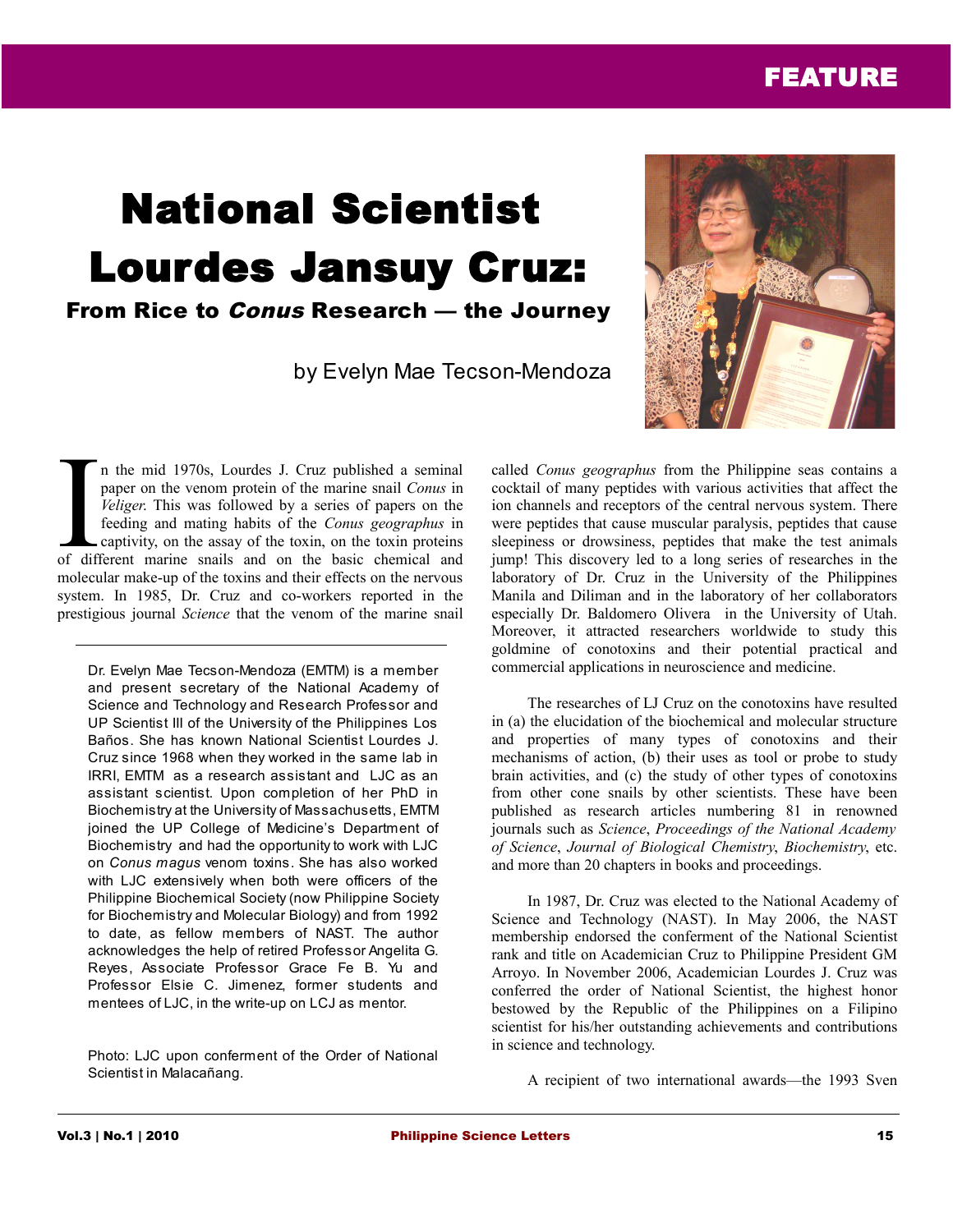Brohult Award from the International Foundation for Science (Sweden) and the 2001 Outstanding ASEAN Scientist and Technologist Award, National Scientist Lourdes J. Cruz has been selected as one of five women scientists worldwide to receive the 2010 L'Oréal-UNESCO Awards in the Life Sciences in ceremonies to be held in the UNESCO headquarters in Paris on March 4, 2010.

## **The Early Years in Research**

Fresh from taking the licensure examination for chemists in late May 1962, Lourdes J. Cruz or Luly came to Los Baños to work as a research aide at the Chemistry Laboratory of the newly established International Rice Research Institute (IRRI). This neophyte in research came at a very exciting time in IRRI when scientists from all over the world were starting their research in this small town next to the region's premier agricultural University (University of the Philippines College of Agriculture) and bounded by Laguna de Bay and Mt. Makiling. The IRRI laboratories were just getting new, state-of-the-art equipment. At the Chemistry Lab, Luly was guided by research



LJC at work in the laboratory.

associates, postdoctoral fellows and the lab's head, Dr. Bienvenido O. Juliano, then, the youngest senior scientist (now a National Scientist) at IRRI, with diverse scientific backgrounds and experience who exposed her to different viewpoints and varied approaches to the conduct of research. Luly remembers that they were "all in awe" of Dr. Juliano who seemed to have a solution to any problem in the lab. Luly learned to efficiently handle hundreds of samples for proximate analyses and rice quality tests. She helped set up the simpler equipment and learned from the process. Her one-year stint resulted in co-authorship in three publications on the physicochemical properties of rice proteins [1–3]. Certainly, this was a great way to start a research career!

In September 1963, Luly pursued her MS and PhD in Biochemistry at the University of Iowa, Iowa City, with Dr. CP Berg as adviser. She worked on the metabolism of D-valine and D-leucine. Her interest in biochemistry started when she conducted her undergraduate thesis on trypsin inhibitors under the guidance of Dr. Clara Y. Lim-Sylianco (another National Scientist) at the University of the Philippines Diliman. To her, "applying chemistry principles to living organisms is very challenging."

Upon completion of her graduate studies, Luly returned to IRRI as an Assistant Scientist. Her research focused on the biochemical factors affecting the accumulation of rice in the developing grain to help understand the basis for increasing protein content of rice. This study, which was one of the first in this area, revealed that only the level of the free amino nitrogen and the capacity for amino acid incorporation of the developing grain were consistently correlated with the protein content of the grain [4]. It was important to understand this phenomenon to be able to develop rice varieties with higher protein content. However, Luly made a career change after less than two years at IRRI; she left IRRI for Kansas State University for a short postdoctoral stint and returned to Manila to start a new phase in her career.

#### **Teaching and Research at UP Manila**

Accepting an Assistant Professor position at the Department of Biochemistry of the College of Medicine, University of the Philippines in Manila in 1970, which was headed then by Dr. Solita F. Camara Besa, allowed Luly to teach, do research and be near her family. Moreover, she joined three other young biochemists, Drs. Baldomero "Toto" Olivera, Olivia Veron, and Lucy So, who had also just come back from studies abroad. Luly joined Toto's research in the metabolism of pyridine nucleotide. At that time, the lab was getting equipment like the ultracentrifuge, scintillation counter and other items from Toto's Rockefeller grant for his research on DNA synthesis and pyridine nucleotide metabolism. Soon after, they realized that it was very difficult to compete in this field with their counterparts in first-world countries because of lack of resources and the difficulty of getting supplies and reagents, even when one had the money. Toto, an avid sea shell collector, had heard from a fisherman about cone snails that cause sickness and even death to those that are stung by them. He suggested that they work on the *Conus* which are abundant in the country and not well-studied yet. Toto's excitement for science and research was very infectious. Thus was born *Conus* research in this lab.

*Conus* snails are predators that immobilize their prey by injecting the prey with harpoon-like hollow tooth through which the venom is delivered. *Conus geographus,* considered the most venomous of all *Conus*, is a fish-hunting species from the central Indo-Pacific. There are about 500 known species of the *Conus* snails, which could therefore provide enormous resources for study.

Doing biochemistry work with the *Conus* snail started by learning how to handle it, its feeding habits, its predatory ways, and its mating. Glass tanks were set up in the lab. Trips to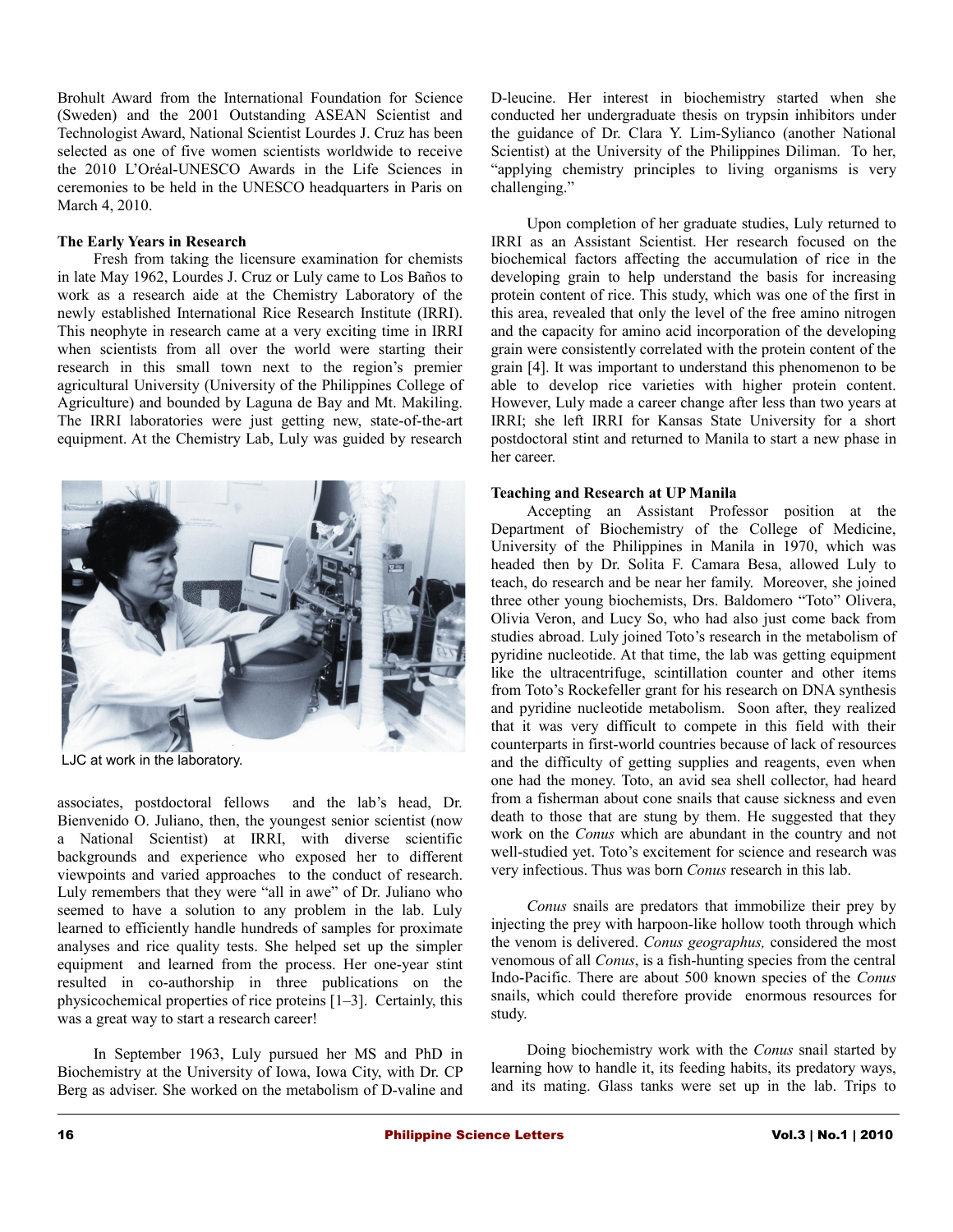Marinduque and Mindoro were made to scout for sources of the snail. When contacts had been made, the marine snails would just be delivered to the laboratory at designated times. There were false starts—such as getting specimens of the wrong species of *Conus* which meant unnecessary expense and lost time. But the excitement generated by the research more than made up for the disappointments. In 1976, the first paper on the protein toxin in the *Conus* venom was published in Veliger [5]. This was followed by a paper on the mating, spawning, development and feeding habits of *Conus geographus* in captivity [6]. This came after a daily 24-hour surveillance of the snails in the glass tanks. It was also necessary to develop an appropriate quantitative assay for the toxin's activity. And so, Luly, ingenious that she was (and still is), devised a hanging screenwire on which a mouse injected with the toxin was made to cling upside down, and the time it took the mouse to fall down was measured: the faster it took the mouse to fall, the greater the toxin's activity [7]. The various reactions of the mouse when injected with different toxins or fractions were also noted: scratching, hyperactivity, depressed activity, sleepiness,

tremors, stretching, paralysis, convulsions, and death. These observations indicated the presence of different types of substances that cause such varied reactions! This, of course, was validated by the research results in the next two decades.

#### **Shuttle Research between Manila and Utah**

The research on *Conus* toxins had become hot item. To expedite the work and access to instruments and supplies not readily available locally, Luly accepted the invitation of Toto Olivera to conduct research at his laboratory in the Department of Biology, University of Utah, Salt Lake City. Luly then worked in Utah for 3 to 7 months annually, starting in 1976, first as a research associate, and from 1987 as research professor up to May 2004. Here, Luly and Toto conducted collaborative work with other experts to fully elucidate the nature of the *Conus* venom toxins. In 1978, a myotoxin was purified from *Conus geographus*; this myotoxin caused flaccid paralysis, respiratory failure and death in mice [8]. This myotoxin also turned out to be a peptide of only 13 amino acids with a disulfide linkage. In 1981, three highly toxic peptides from the same *Conus* species



(A) Screenwire setup and (B) results of the falling time assay; (C) *Conus geographus*; (D) first *Conus* peptide characterized by LJ Cruz. (photos used with permission from BM Olivera)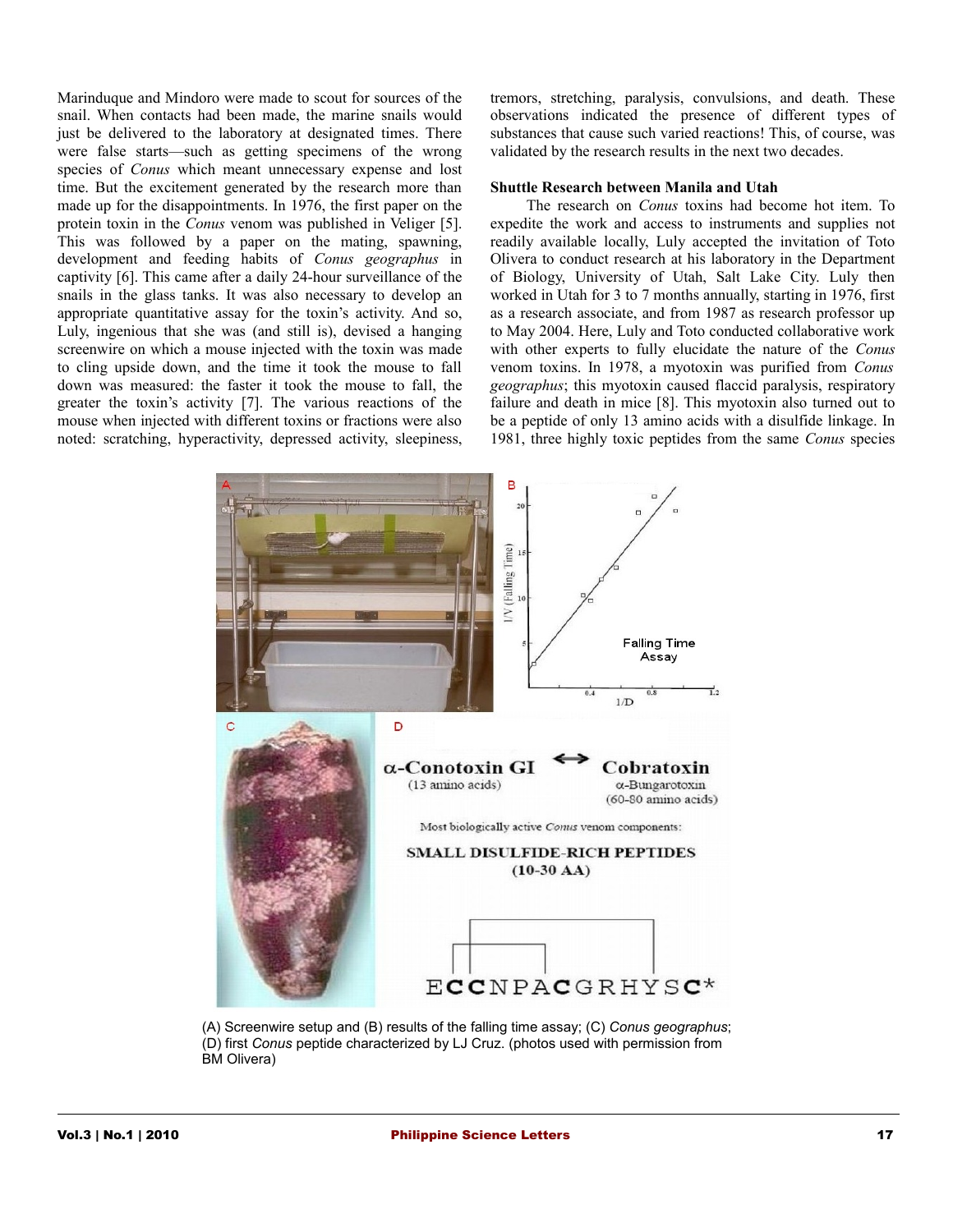were found to cause their activity by inhibiting the postsynaptic terminus of the vertebrate neuromuscular injection [9]. The conotoxins consisted of 13–15 amino acids with internal disulfide linkage and were highly homologous with each other.

At the UP Manila lab and later at UP Diliman Marine Science Institute where she transferred in 1989, isolation, purification and characterization work continued on the venom toxins of different species of the *Conus* such as *C. magus*, *C. striatus*, and *C. textile*. Various enzymes and toxins were also localized in the granules of the venom. Several students did parts of their MS or PhD research with Luly at the Olivera lab in Utah.

In 1985, Luly and co-workers reported the discovery of the µ-conotoxins in *C. geographus* [10]. They reported the purification of seven µ-conotoxins consisting of 22 amino acids which were highly homologous and had hydroxyproline at similar positions. The major peptide (GIIIA) was established to block muscle sodium channels but had no detectable effect on nerve or brain sodium channels. Using planar lipid bilayers, the detailed kinetics of GIIIA action were obtained. While the kinetics of blocking by the  $\mu$ -conotoxin was found to be similar to those of saxitoxin and tetrodotoxin, the specificity of the  $\mu$ conotoxin was 1000-fold greater for muscle compared to nerve sodium channels. The  $\mu$ -conotoxins are therefore useful probes for investigating voltage-dependent sodium channels of excitable tissues; moreover their high tissue specificity can be used to distinguish sodium channel subtypes in different tissues.

This was immediately followed by the report on the ωconotoxins, a class of calcium channel antagonists from *C. geographus* [11,12]. The ω-conotoxin GVIA was shown to block voltage-activated calcium channels at the frog neuromuscular junction and blocks all frog synapses tested. The ω-conotoxins also were found to be specific to a new class of target sites which affect calcium channels, different from sites bound by dihydropyridines and verapamil. The ω-conotoxin GVIA has since then been widely used in neuroscience with more than 2000 published papers using it as a pharmacological tool, mostly to inhibit synaptic transmission.

In their second review article published in Science in 1990 [13], the Cruz and Olivera group announced the great diversity of pharmacologically active small peptides present in *Conus* venoms whose targets are ion channels and receptors in the neuromuscular system. These venom peptides are highly specific and can distinguish between closely related receptor subtypes and, thus, can be used for structure-function correlations. They are also comparable to plant alkaloids and the secondary metabolites of microorganisms. Moreover, they predicted the possible pharmaceutical applications of these *Conus* peptides similar to those of the plant alkaloids and microbial fermentation products.

More than 80 publications spread over more than two

decades afterwards, the number of receptors targeted specifically by conotoxins has reached nine (Na, K and calcium channels, neurotensin receptor, acetylcholine receptor, vasopressin receptor, norepinephrine transporter, nicotinic receptors and NMDA (N-methyl-D-aspartate) receptors. It is now estimated that a *Conus* species has 100–200 conotoxins or venom peptides synthesized and secreted in the venom duct. Venom peptides can be divided into two groups—the disulfide-rich conotoxins and peptides that lack multiple disulfide cross-links. The disulfiderich conotoxins are further categorized into seven superfamilies based on the cysteine pattern and disulfide connectivity which are indicative of their pharmacological target. The non-disulfide rich conotoxins consist of five families, three (Conantokin, Contulakin and Conorfamide; take note of the Filipino-sounding words) which do not have disulfide linkage and two (Conopressin and Contryphan) which have one disulfide linkage. *Conus* peptides are small (12–30 amino acids) while polypeptide toxins from other venoms are larger with 40–80 amino acids. *Conus* peptides also exhibit an unusually diverse number of posttranslationally modified amino acids which include hydroxyproline, 0-glycosylated serine or threonine, brominatedtryptophan, γ-carboxy glutamate, D-amino acids, and sulfatedtyrosine. As of 2006, seven therapeutic products based on six different *Conus* venom peptides for pain, epilepsy and myocardial infarction, had reached phase I and preclinical trials; one (Prialt; zicontide) was approved by the United States Food and Drug Administration in December 2004, fulfilling predictions made two decades ago. Several recent review articles are available on the *Conus* venom peptides [14,15,16].

Thirteen patents covering various conotoxins or conotoxin peptides and their applications have been granted to the group of Dr. Olivera and Dr. Cruz. Luly is the first author of one patent on bromo-tryptophan conopeptides.

# **LJC, the Educator and Mentor**

As an educator, Dr. LJ Cruz led the institution of the MS and PhD Biochemistry programs at UP Manila. She has mentored and graduated 6 PhD, 16 MS and over 40 BS students and has taught many more! Under the aegis of the Philippine Biochemical Society (now Philippine Society for Biochemistry and Molecular Biology) of which she was the second President and a long time board member, Dr. Cruz organized several biochemical education workshops for teachers all over the Philippines. Dr. Cruz also organized two very successful regional symposia of the Federation of Asian and Oceanian Biochemists and Molecular Biologists which enabled local scientists and students to attend lectures of regional and world renowned biochemists.

To her numerous advisees, LJC is more than an adviser. To them, she is a real mentor, friend and role model. LJC is cool and quiet, very hardworking, systematic, very helpful, and generous with her time and talent. She imparts her qualities of creativity, diligence, determination and perseverance to her students and staff by her actions. But she also takes time out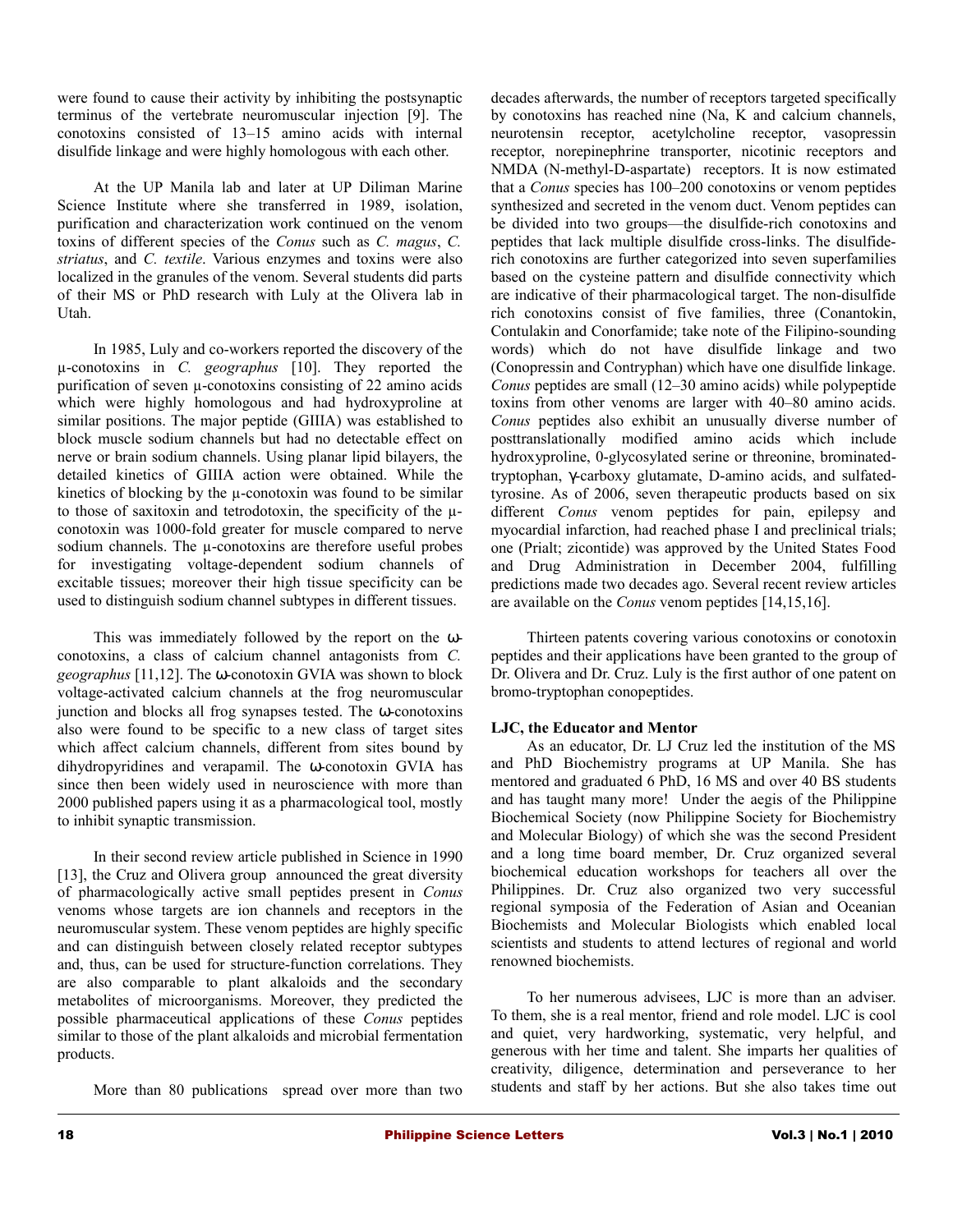from her work and brings along her students and staff. On various occasions, she would take them to Los Baños, to nearby Luneta and other places just to relax, talk, eat and rest. She introduced pizza pie to students and staff and treated them with home- or lab-made pizzas or from the new pizza place nearby. Moreover, she is passionate not only about her science but also about uplifting the conditions of poor people, especially the indigenous people (see below).

# **Recognitions and Awards**

The scientific accomplishments of Luly were first recognized by the National Academy of Science and Technology when she was named a recipient of the Outstanding Young Scientist Award for Chemistry in 1981. This was followed by the Achievement Award (Chemistry) given by the National Research Council of the Philippines in 1982. National and professional organizations have also recognized the outstanding contributions of LJC to science and technology: The Outstanding Women in the Nation's Service (TOWNS) (Science), 1986; Professional Achievement Award in Biochemistry, UP Alumni Association, 1991; Outstanding Alumnus, UP Chemistry Alumni Foundation; Emilio Aguinaldo Award, 2007, among others. The University of the Philippines recognized her scientific achievements with Gawad Chancellor Award for Research, 2002 and UP Scientist III, UP's highest award in scientific productivity.

In 1987, Dr. Lourdes J. Cruz was elected as Academician to the National Academy of Science and Technology. In May 2006, the NAST membership endorsed the nomination of Acd. LJ Cruz to Philippine President GM Arroyo for the National Scientist rank. On November 10, 2006, by virtue of Proclamation No. 1167, Acd. Lourdes J. Cruz was bestowed the rank and title of National Scientist, the highest award that the Republic of the Philippines can bestow on a Filipino scientist for his/her outstanding contributions to science and technology.

At the international level, LJC garnered the Sven Brohult Award from the International Foundation for Science (IFS) (Sweden) in 1993 for her outstanding accomplishments resulting from her IFS-funded research project on the *Conus* venom toxins. LJC was awarded the 2001 Outstanding ASEAN Scientist and Technologist Award during ceremonies in Brunei Darussalam. On March 4, 2010, National Scientist Lourdes J. Cruz will be one of five women scientists to receive the 2010 L'Oréal-UNESCO Awards in the Life Sciences in ceremonies to be held in the UNESCO headquarters in Paris.

## **LJC —Giving Back to Society**

National Scientist Cruz's maturation as a scientist finds her tempering her passion for science with compassion for the development of poor rural communities. In 2001, with the help of volunteers and private donors, LJC established the Rural Livelihood Incubator (Rural LINC) in Morong, Bataan with the aim of harnessing S & T resources to mitigate poverty. The activities of Rural LINC include education, preservation of cultural heritage, the establishment of sustainable livelihood and improvement of the health status of the indigenous community of Aytas. Weekends find LJC with volunteers and medical missions working with the Aytas in the site. They also help the fishermen and women farmers of Morong. Her seeming shyness and quiet demeanor disappear when she has to ask for assistance for her project in Morong —asking for grants, a used vehicle, or help in training sessions.

Corollary to this, LJC also developed a course under the Civic Welfare Training Service for undergraduate students geared toward developing awareness and concern for biodiversity and conservation of watershed areas in poor rural communities.

National Scientist Cruz continues her work with the Aytas. She believes that S & T should also be used "to help raise the economic status of poor communities, particularly, in rural areas." She adds "For sustainable community development, the approach must be holistic involving not only the social aspects but also the S & T aspects. People particularly in rural areas must learn how to properly manage bioresources, how to make a living and how to become productive."

While continuing her studies of toxins and anti-TB compounds from marine organisms, LJC is now very much interested in traditional medicine as she says "this can eventually provide sustainable livelihood for the Aytas and other indigenous tribes."

Her efforts to contribute to increasing the quality of research in the country have recently revolved around the updating of research administrators and hands-on training of administrative support staff on research performance evaluation. Recently, she organized a three-day seminar and workshop on research performance evaluation sponsored by NAST, the Department of Science and Technology, the Commission on Higher Education and Elsevier Asia Pacific. Participants came from more than 70 institutions from all over the Philippines.

National Scientist Lourdes Jansuy Cruz has likewise been very active in promoting science careers among our young students and mentoring them well. To the youth, her message is "There are many research problems that one can work on and it does not matter whether one does basic or applied research as long as the science is good. While still young it is best to focus on a subject matter that you can pursue in depth. Try to find a support group with whom you can discuss science freely and explore its wonders."

#### **References**

- [1] Bautista GM, Lugay JC, Cruz LJ and Juliano BO. Glutamic acid decarboxylase activity as a viability index of artificially dried and stored rice. Cereal Chem 1964; 41: 188-191.
- [2] Juliano BO, Cagampang GB, Cruz LJ and Santiago RS. Some physicochemical properties of rice in Southeast Asia. Cereal Chem 1964; 41: 275-286.